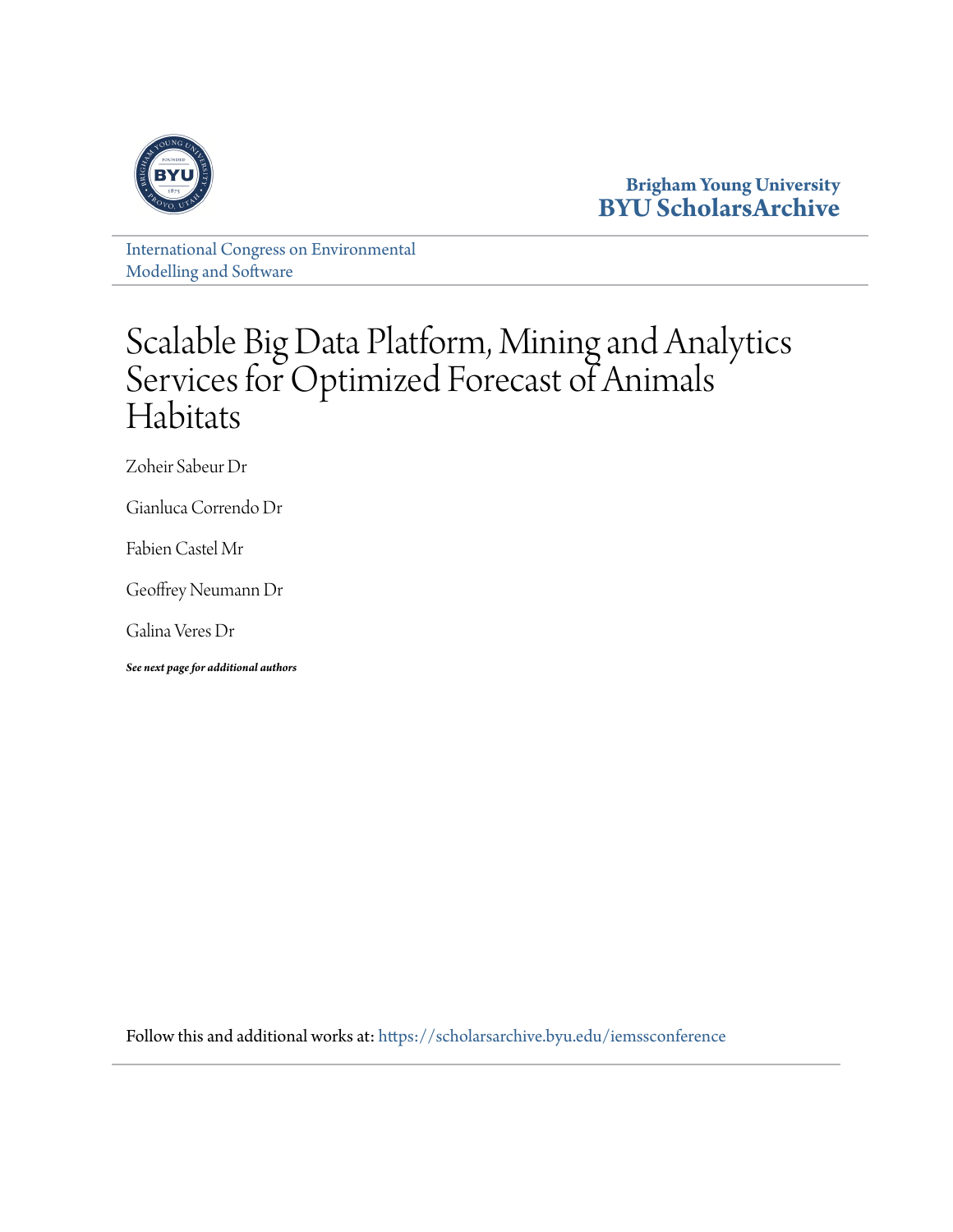#### **Presenter/Author Information**

Zoheir Sabeur Dr, Gianluca Correndo Dr, Fabien Castel Mr, Geoffrey Neumann Dr, Galina Veres Dr, and Banafshe Arbab-Zavar Dr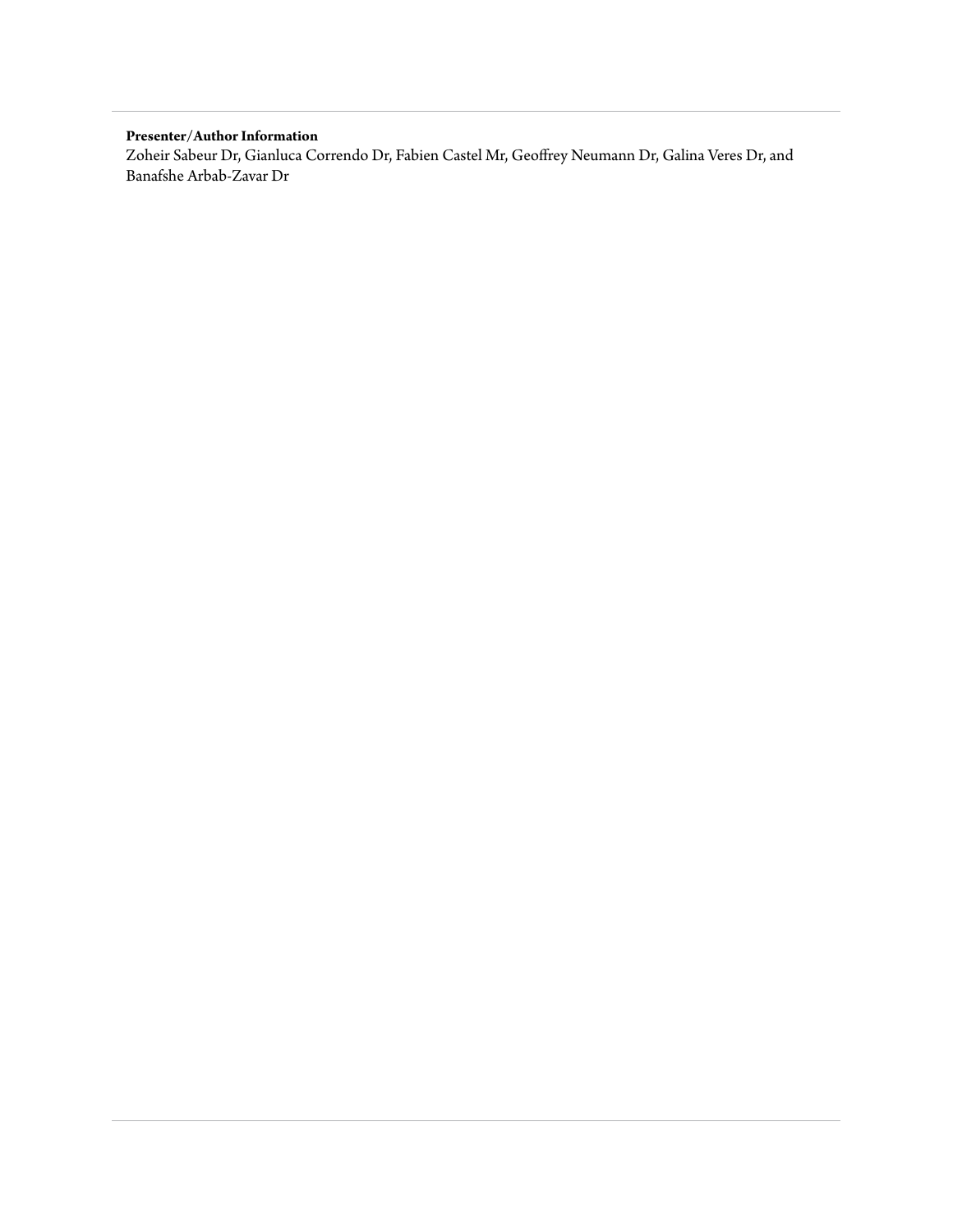# **IEMSS** International Congress on

*9th International Congress on Environmental Modelling and Software Fort Collins, Colorado, USA, Mazdak Arabi, Olaf David, Jack Carlson, Daniel P. Ames (Eds.) https://scholarsarchive.byu.edu/iemssconference/2018/*

### **Scalable Big Data Platform, Mining and Analytics Services for Optimized Forecast of Animals Habitats**

 $\mathbf{Z}$ oheir Sabeurª, Gianluca Correndoª, Fabien Castel<sup>b</sup>, Geoffrey Neumannª, Galina Veresª, **Banafshe Arbab-Zavar<sup>a</sup>**

**<sup>a</sup>** *University of Southampton, IT Innovation Centre, University of Southampton, Gamma House, Enterprise Road, Southampton, SO16 7NS, UK ([zas, gc, gkn, gvv, baz]@it-innovation.soton.ac.uk)*  **<sup>b</sup>** *ATOS, Les Espaces St Martin, 6 Impasse Alice Guy, 31300 Toulouse, France (fabien.castel@atos.net)*

**Abstract:** The effects of climate change have been observed for decades now that we can access to multiple methods of Earth Observation (EO) using in situ, air-borne and space-borne sensing. The generated EO Big Data from these sources is of paramount importance for scientists to understand the effects of climate change and the specific engendered natural (and anthropogenic) processes that are likely to trigger the changing behaviour of species on Earth. In the EO4wildlife project [\(http://www.copernicus.eu/projects/eo4wildlife\)](http://www.copernicus.eu/projects/eo4wildlife), we have access to Copernicus and Argos EO Big Data for investigating the changes of habitats for a variety of marine species. The challenge is to forecast the habitats by identifying the causal relationships between animal presence and Metocean environmental fronts. This is achieved by processing data of animal presence, which are relatively small in size and sparse, and their correlation with environmental datasets, which are large and dense in feature space. This poses big data challenges in terms of optimisation of resources, mining and feature selections. Once overcome, it improves the performance of the forecasting models. The availability of big geospatial information, satellite data and in situ observations enabled us experiment on the scalability of our distributed data storage technologies and analytics services in the cloud. We specifically deployed cluster infrastructure via Spark for a resilient distribution of processing over multiple nodes. The testbed experiments of our big data processing performance are validated under three types of selected habitat forecasting workflows.

*Keywords:* Big Data, Data Analytics, Features Selection.

#### **1 INTRODUCTION**

EO4wildlife brings large number of multidisciplinary scientists such as marine biologists, ecologists and ornithologists around the world to collaborate closely together while using European Sentinel Copernicus Earth Observations more efficiently. In order to reach such important capability, an open service platform and interoperable toolbox is being designed and implemented.

The platform, accessible at [http://eo4wildlife.default.eo.sparkindata.com,](http://eo4wildlife.default.eo.sparkindata.com/) offers high level data processing services that can be accessed by scientists to perform their respective research. The platform offers dedicated services that will enable scientists' process their geospatial environmental stimulations using Sentinel Earth Observation data and other observation sources. Specifically, the EO4wildlife platform will enable the integration of Sentinel data, ARGOS archive databases and real time thematic databank portals, including Wildlifetracking.org, Seabirdtracking.org, and other Earth Observation and MetOcean databases; locally or remotely, but simultaneously. EO4wildlife research specialises in the intelligent big data processing, advanced analytics and a Knowledge Base for wildlife migratory behaviour and trends forecasting (Sabeur et al, 2017a, b). The research is leading to the development of web-enabled open services using OGC standards for sensor Observation and Measurements and data processing of heterogeneous geospatial observation data with estimated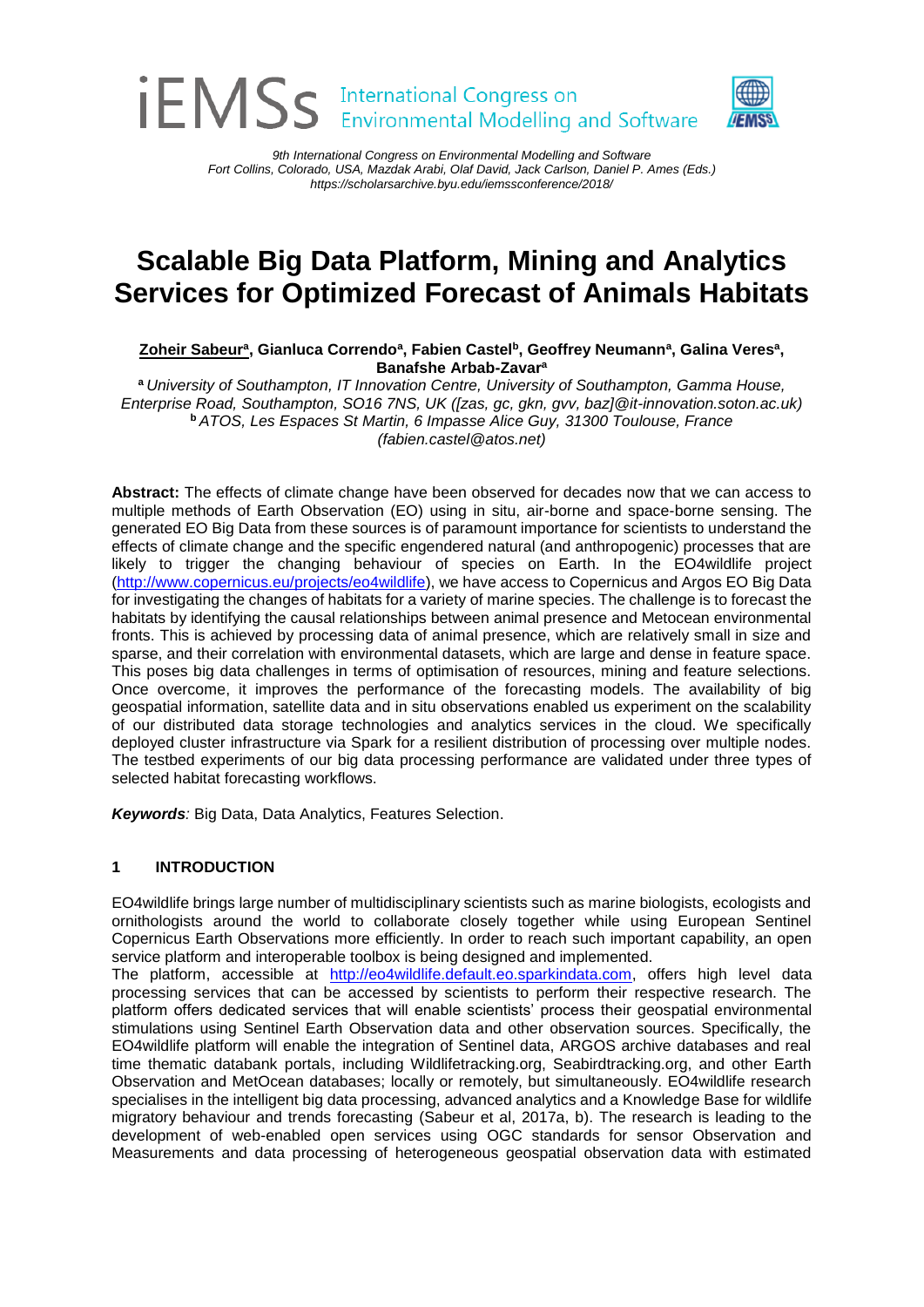uncertainties. EO4wildlife designs, implements and validates various scenarios based on real operational use case requirements in the field of marine wildlife migrations, habitats and behaviour.

## **2 SYSTEM ARCHITECTURE**

#### **2.1 Software Architecture**

The EO4wildlife system is hosted in a **SparkInData** platform, which offers a set of core services for data discovery, data ingestion, process integration and execution. The **SparkInData** Platform, also known as Smart Elastic Enriched Earth Data (SEEED), is a generic platform which provides an EO data dedicated Cloud platform, infrastructure and services. Furthermore, the platform is organized under three functional zones, as shown in **[Figure 1](#page-3-0)** below. These include: 1) Storage zone for mutualized storage capabilities; 2) Compute zone for mutualized intensive computing; and 3) Service zone for processing services.

Furthermore, the platform infrastructure services are provided by the Big Data Helix Nebula platform. Slipstream is used at a Platform as a Service (PaaS) level. The PaaS is provided under a cloud computing services environment in order to enable developers run, test and manage their own applications while processing Big EO Data while performing analytics for extracting trends on marine species migratory routes with respect to Ocean fronts geospatial and temporal trends. Specifically, PaaS is based on Google's Kubernetes (K8S, see (Bernstein, 2014)) open software with an augmented dedicated **SparkInData** Service Management Layer. The latter is responsible for deploying applications on SaaS mode and managing them with auto-scaling, load balancing, monitoring or decommissioning upon request by application owners.



**Figure 1.** Global Big Data Platform Architecture Overview

<span id="page-3-0"></span>In addition to the above, the **SparkInData** platform components consist of the following:

- **Security Service**: It registers users, their roles and rights to ensure their authentication and access control to the platform
- **Processing Pipeline**: It controls and monitors the chaining of the data analytics Web Processing Services (WPS)
- **Data management service**: It ensures the "import" into the system of various data sets which are generated by data providers or new analytics into the system
- **Service management**: This enables the creation and control of applications deploy-ment and their scalability of operations on the platform
- **Resource Management**: It controls resources deployment, their scalability and opera-tions on the platform
- **Data Storage service**: This service ensures and secures persistent data storage into the system.
- **Semantic Web Toolkit**: It ensures linked data storage, access to RDF resources and mechanisms which define access control policies for graph stores
- **Market Place**: It provides a common place for information exchange for publishing application services outputs.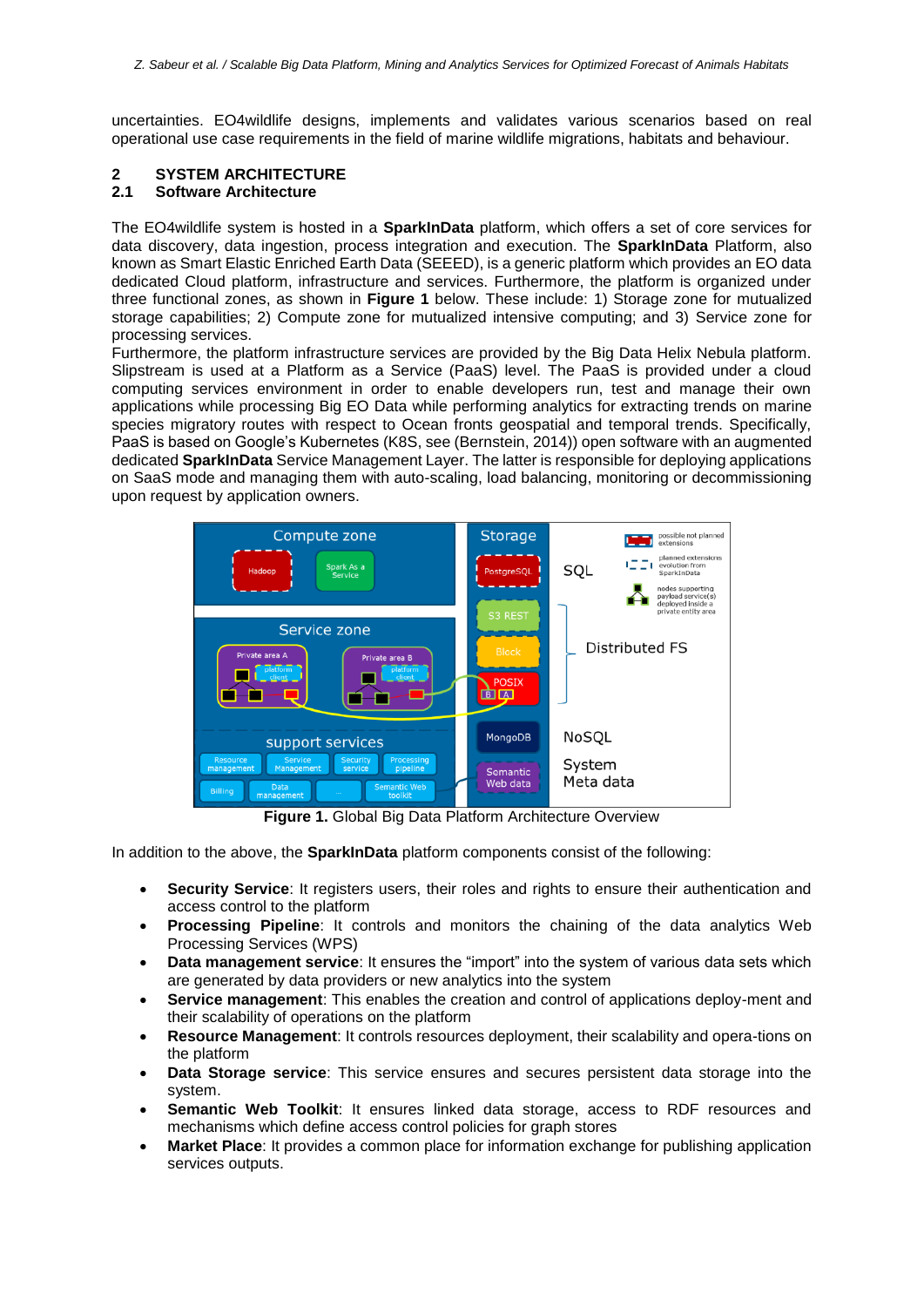- **Billing service**: It controls how application services can be purchased from the Mar-ket Place where payment can be performed
- **Spark as a Service**: It executes and controls Spark Jobs through a dedicated web service

#### **2.2 Data model**

In EO4wildlife, the focus is on the study of animals' behaviour, their preferred habitats and the modelling of such habitats in term of environmental conditions. In order to integrate tracking data sets from different data providers, we established, following the input from the scientific community and the advisory board, a common schema (described as an XML schema document or XSD) for the tracking data. All the services that implement niche modelling workflows (as described in Section 3), involve either processing these tracking data sets or the integration of these data sets with raster time series containing environmental observations. The nature of the information contained in the tracking data sets dictate what type of parallelization we can achieve.

An EO4wildlife XML track file can contain one or more dataset and each dataset has a reference colony which is geo-localised. Moreover, a dataset can contain a collection of animals and for each animal we can have a collection of devices providing observations on the animal. The most important type of information in the context of the habitat modelling addressed by this paper, is the location of the animal. Each location is a point in the geographical space, observed either via ARGOS satellite or GPS, with a time stamp associated to it. The observed position is then supplemented with a position quality attribute ("Argos User's Manual," 2016) and additionally with animals' specific observations and enrichments, which is the way in which the sampled values at the locations are encoded in the track files (see **[Figure](#page-4-0)  [2](#page-4-0)**).



**Figure 2.** XSD Snippet for the **observation** tag

<span id="page-4-0"></span>When the information encoded in XML is imported in the system, a data frame is created and the data model is translated from a tree-like structure, to a table-like structure where some of the information is made redundant in order to have a homogeneous data model which can later be distributed over the nodes of the Spark cluster.

#### **3 HABITAT MODELING AND FORECASTING**

In this section we will present the habitat modelling workflows developed within the framework of the EO4wildlife project. Each workflow has been developed in function of available literature on the subject and the availability and type of the tracking data available.

#### **3.1 Atlantic Bluefin Tuna Scenario**

Atlantic Bluefin tuna (ABFT henceforth) is a highly migratory species which is able to tolerate a wide ranges of environmental conditions (Arrizabalaga et al., 2015) in the Atlantic Ocean and Mediterranean Sea. In this section, we present initial attempts to correlate ABFT tracking data and environmental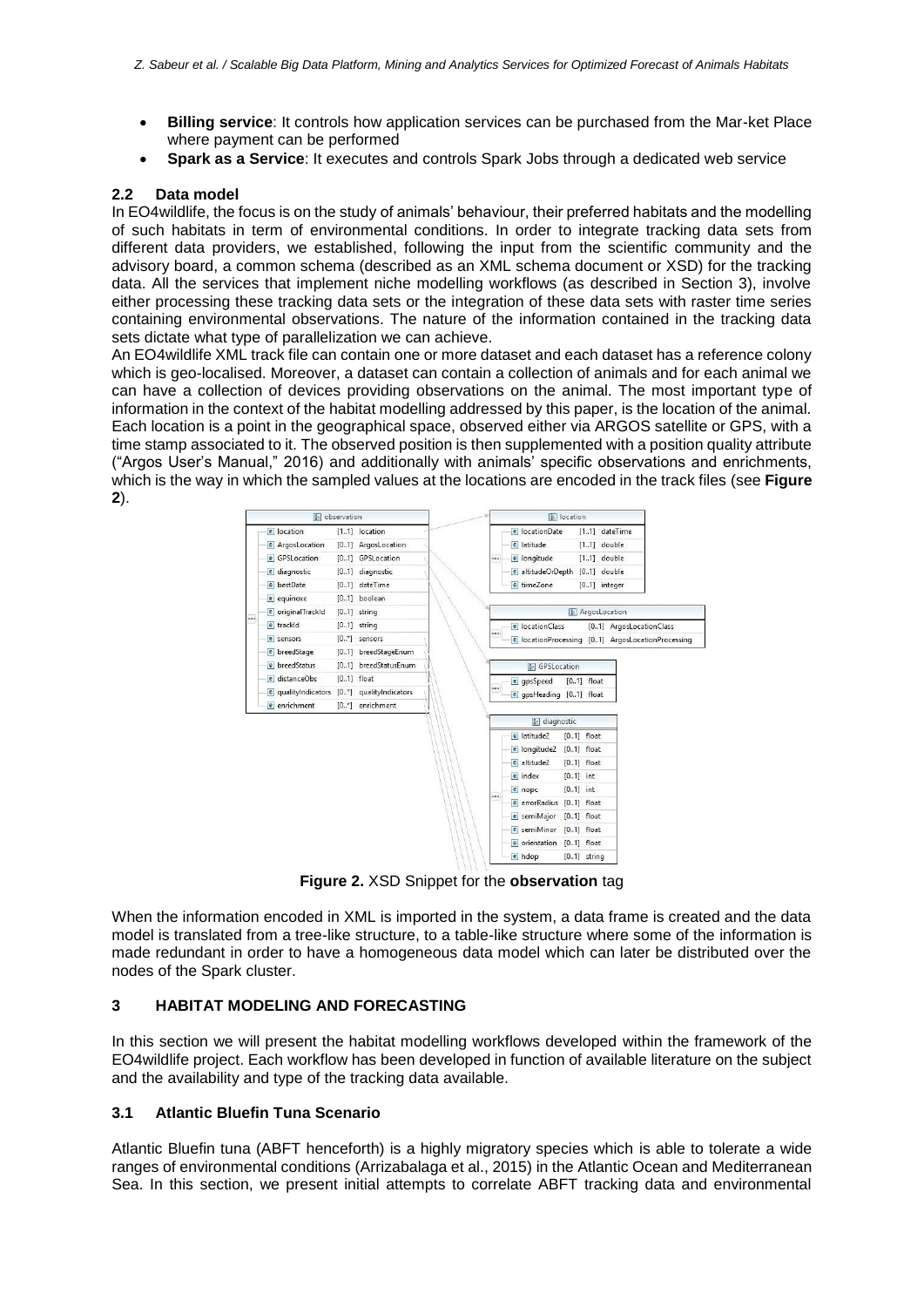variables to identify different pattern of ABFT behavior using Ecological Niche Modelling. The methodological steps undertaken to identify ABFT habitat preferences during different types of behavior are inspired by (Druon et al., 2016) and depicted in **[Figure 3.](#page-5-0)**



**Figure 3.** Workflow of Atlantic Bluefin tuna application

<span id="page-5-0"></span>The data pre-processing steps included: animal tracks reconstruction, via Track&Lock algorithm by (Royer et al., 2005), discarding the location on the land, a redundancy filtering which removed duplications in the tracks and any relocation points on the same day separated by the less than 2.3 km., smoothing filters to recover spatial missing data (calculating 3-7 days composites for variables with temporal missing data), and calculating gradients for the used environmental variables.

The following environmental variables were identified influencing habitat utilization and preference: daily sea surface temperatures (SST) and chlorophyll a concentration (CHL) which can be used to calculate respective gradients and fronts; bathymetry; CO<sub>2</sub> net primary production (PP); daily sea surface height anomaly (SSH a), eddies, and surface wind speed. Additionally, several previous research papers (such as (Druon et al., 2016) and previous) reported the specific environmental conditions which favoured by ABFT for spawning and feeding. For spawning habitat Bluefin tuna prefers warming water of Mediterranean Sea (SST in the range 20 to 25.5°C) with high increase in SST over several weeks, relatively low levels of CHL, intermediate levels of Eddy Kinetic Energy (EKE) and preferable range for SSH a. While for feeding habitat ABFT prefer to locate in the vicinity of chlorophyll a frontal features and higher levels of concentrations, wide range of SST and immediate levels of PP. These analysis shows that it should be possible to distinguish between feeding and spawning behaviors of ABTF when environmental variables are added to modelling.

The niche modeling used in this workflow identified environmental envelops in which the animals were observed (Walker and Cocks, 1991). Once the threshold values for environmental variables are set, the specific ecological niche of ABFT is defined for feeding and spawning. Ecological niche model using environmental envelopes are then used to predict the daily suitability of cells within habitat for ABFT feeding and spawning on a scale 0-1. The favorable habitat for each behavior are cells that meet all the suitable ranges of selected variables. This will be the next step of our services development.

#### **3.2 Marine Turtle Scenario**

The marine turtle scenario implemented in EO4wildlife is based on the workflow described by (Pikesley et al., 2015). In this workflow 21 female Olive ridley turtles are tracked between 2007 and 2010 in the southeast Atlantic ocean near the west coast of Africa (Pikesley et al., 2013). The aim here is to describe the observed and potential post-nesting habitat for this species in this region. Considering the fisheries catch data for this region, areas which are potential for conflict where fishing activities may result in bycatch of this turtle species are identified. Similar approach is taken in (Pikesley et al., 2015), where 32 adult loggerhead turtles are tracked in the eastern Atlantic. This workflow investigated how the predicted habitat may alter under the influence of climate change. **[Figure 4](#page-5-1)** depicts the workflow that has been implemented.



**Figure 4.** Marine Turtle workflow

<span id="page-5-1"></span>Other approaches describing the marine turtles' behaviour have also been considered and may be part of future work.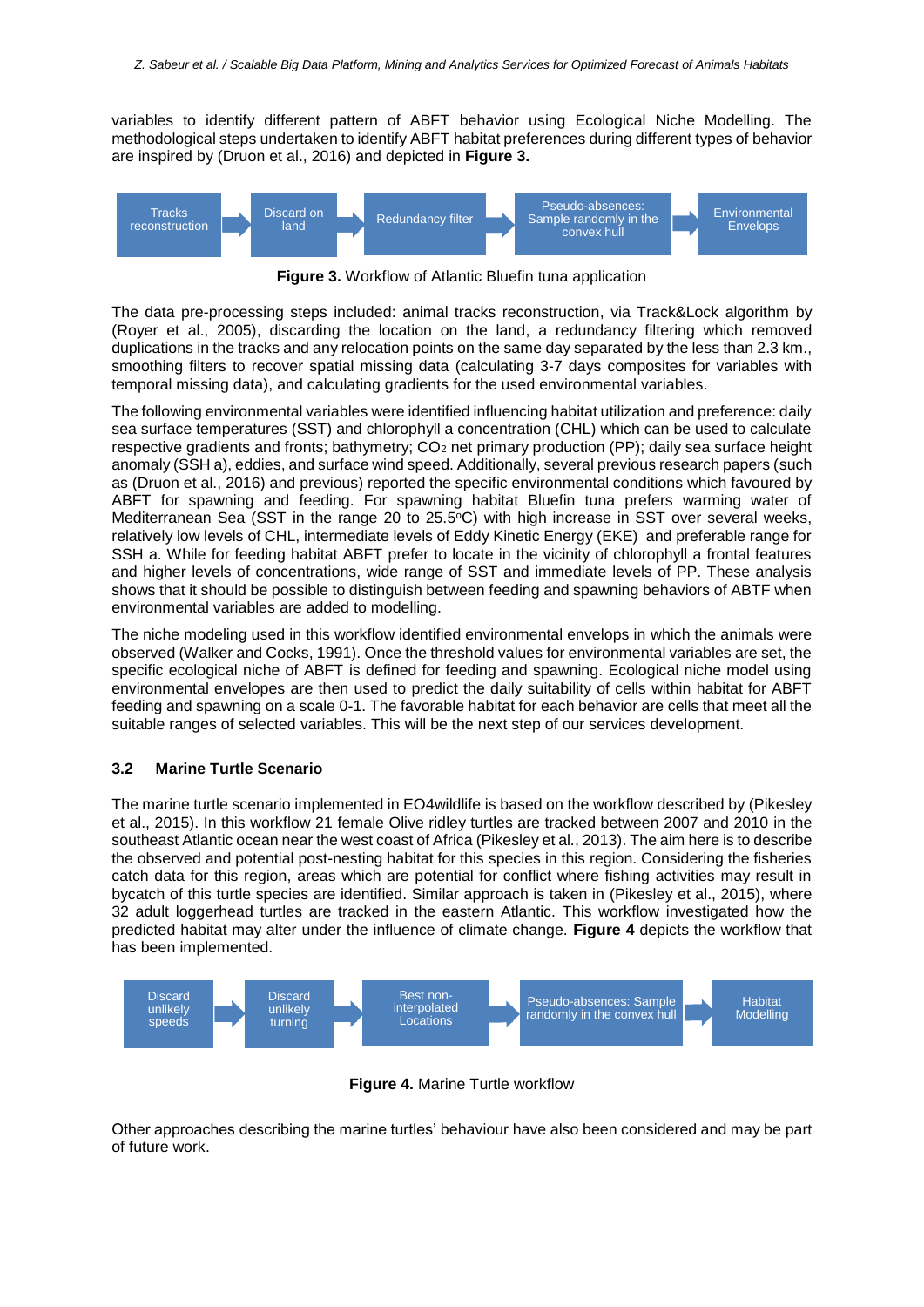Twenty five tracks of adult loggerhead sea turtles are being evaluated during their post-nesting movements near the west coast of Africa. This data includes samples from Aug 2004 to Dec 2009, where in some of the turtles are tracked for a short time and some for longer periods. The considered environmental variables are: Sea Surface Temperature, Bathymetry, Sea surface Height (Absolute Dynamic Topography), Net Primary Production, Current Velocity, and Eddies. These environmental variables were chosen based on previous reported correlations between these variables and marine turtle relocations (Chambault et al., 2016; Pikesley et al., 2013, 2015).

The data pre-processing steps included: discarding locations which produced unlikely (for the marine species) speeds or turning points, a filter which selected the best non-interpolated relocations for each animal, the generation of pseudo-absences from the convex hull. The niche models implemented in this workflow were: GAM (Guisan et al., 2002), GLM (Guisan et al., 2002), Random Forests (Thuiller et al., 2009), Booster Regression Trees (Leathwick et al., 2006), Classification Trees (De'ath and Fabricius, 2000), and Max Entropy (Phillips and Dudík, 2008).

#### **3.3 Data Pre-processing, Aggregation, and Mining**

The workflows described above make use of a number of different for the pre-processing, cleaning and aggregation of the data prior to the analytical step.

The **pre-processing** of geospatial data sets is an important step when dealing with potentially imprecise information such as animal positions. These services allow to recognize and eliminate all data elements which are clearly unrealistic given the knowledge of the domain (e.g. the animal is not capable of travelling at such velocities, or of producing such abrupt changes of directions or again to travel inland). Moreover the pre-processing services allow to fill missing data values and accommodate different data grids by interpolating values which were not directly collected and represented in the data sets. Within this category the following services have been implemented and deployed in the platform:

- **Speed filter:** to filter out locations that would give unrealistic speeds
- **Position quality filter:** to filter out location with low ARGOS quality
- **Turning angle filter**: to filter out locations that would give unrealistic trajectories
- **Filter locations in land**: to filter out locations which are in land (unrealistic for some marine species)

**Aggregation** services allow to reconcile data represented with different spatial or temporal resolutions providing functionalities to sample environmental observations and aggregate them in the right granularity to fuel niche modelling algorithms. In this category are also included services to process animal tracks to provide grouping of tracks in trips or gridding a number of tracks to study the population distribution. This category contains services to process animal tracks and satellite marine observations in order to model animals' use of space and correlate that with available environmental observations. This category is further subdivided in two sub-categories of services: anima track based services and statistical environmental services. Animal tracks based services analyses the tracks alone in order to estimate the animals' home range and the foraging grounds whereas statistical environmental services assess the statistical relevance of environmental observations in modelling animals' presence. Within this category the following services have been implemented and deployed in the platform:

- **Track sampling**: samples multiple raster time series using track locations as sampling points
- **Kernel Density Estimator service**: analyses the animals' tracks to compute the areas utilized by them
- **Metocean statistic service**: provides statistical summaries of multiple raster time series over observed presences over a time period using track locations as input.
- **Pseudo absences service**: generate animals pseudo absences over a tracking dataset convex polygon

**Data Mining and Fusion** services allows to study animals' habitats on the feature space by using classic classification or regression algorithms. Within this category the following services have been implemented and deployed in the platform:

- **Environmental Envelops**: models the animals' habitat by computing the environmental envelops of the sampled observations.
- **Generalized Linear Models**: models the animals' habitat by applying GLM algorithms.
- **Generalized Additive Models**: models the animals' habitat by applying GAM algorithms.

#### **4 DISTRIBUTED COMPUTING VIA SPARK**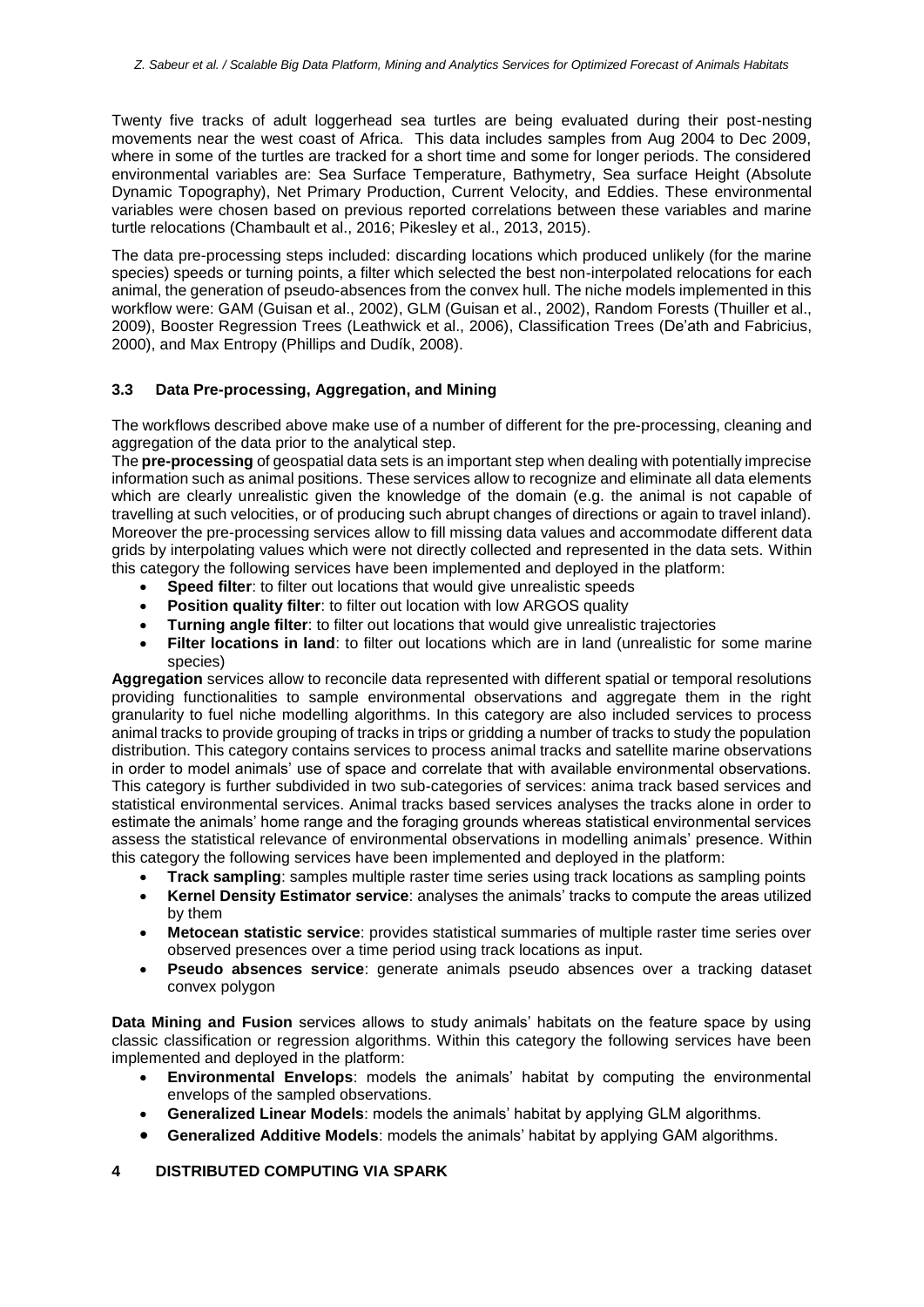Apache Spark is a cloud oriented computing engine which relies on a cluster infrastructure and a distributed file system (usually Hadoop Distributed File System) to distribute data and computation over many nodes. The distributed computing primitives are then offered to the users via a set of APIs available in different languages: Scala, Java, Python, and lately R. The R API to access Spark clusters is named SparkR.

#### **4.1 SparkR API**

Within SparkR, alongside the primitive operations to access distributed data frames, there is also a number of Machine Learning algorithms which makes use of Spark's distributed processing features. In particular, SparkR v2.3.0 offers the following ML algorithms which have been used in at least one scenario:

- **spark.glm**: Generalized Linear Model (GLM)
- **spark.gbt**: Gradient Boosted Trees for Regression and Classification
- **spark.randomForest**: Random Forest for Regression and Classification

Moreover, in order to distribute computation over workers, SparkR provides also an API to map a function over a collection:

• **spark.lapply(list, func)**

#### **4.2 Distribution of Computation via Spark**

There are many ways in which Spark can be used to support the services described in Section 3.3 and provide therefore a distributed computing environment in this context. By using the Spark API we can either use the Spark data frame APIs to apply filters or compute aggregate functions over the rows and columns on the distributed data frame, or split the initial data frame into smaller parts and then use the **spark.lapply** function to distribute the computation over multiple nodes, or finally using off-the-shelf implementations of ML algorithms.

The above mentioned services provide different constraints in term of data involved in the computation and can therefore be distributed using Spark in different ways. In particular:

- **Speed filter** and **Turning angle filter**: this service computes speeds relevant single animals by using multiple locations to compute average velocities and turning angles at each point of the track. This means that the track data frame cannot be used as it is in a distributed data frame for filtering via Spark. However, the algorithm requires access only to a single animal track at a time and therefore its execution can be split into separate executions per animal using the **spark.lapply** function.
- **Position quality filter**: this service can be trivially implemented as a filter over a column value and can be directly implemented using the Spark data frame APIs.
- **Filter locations in land**: this filter can be trivially distributed using the spark data frame APIs but it requires to have a copy of the world's coastline in each worker node.
- **Track sampling** and **Metocean statistic service**: the distribution over separate worker nodes of large quantities of environmental observations is a serious issue for its distribution over a cluster and it is still under study.
- **Kernel Density Estimator service**: an implementation of a Kernel Density Estimator algorithm has been implemented in geotrellis.io, see (Kini and Emanuele, 2014), and it is under consideration.
- **Pseudo absences service**: this service can be distributed over a Spark cluster provided that the convex hull polygon is computed beforehand.
- **Environmental Envelops**: once the environmental observations have been sampled, the aggregate statistical summaries (i.e. min, max, median, average) can be computed using the Spark data frame APIs.
- **Generalized Linear Models**: Spark ML API has an implementation for GLM which is under study.
- **Generalized Additive Models**: the implementation of a Spark enabled version of GAM is under study.
- **4.3 Benchmark of the Spark Speed Filter**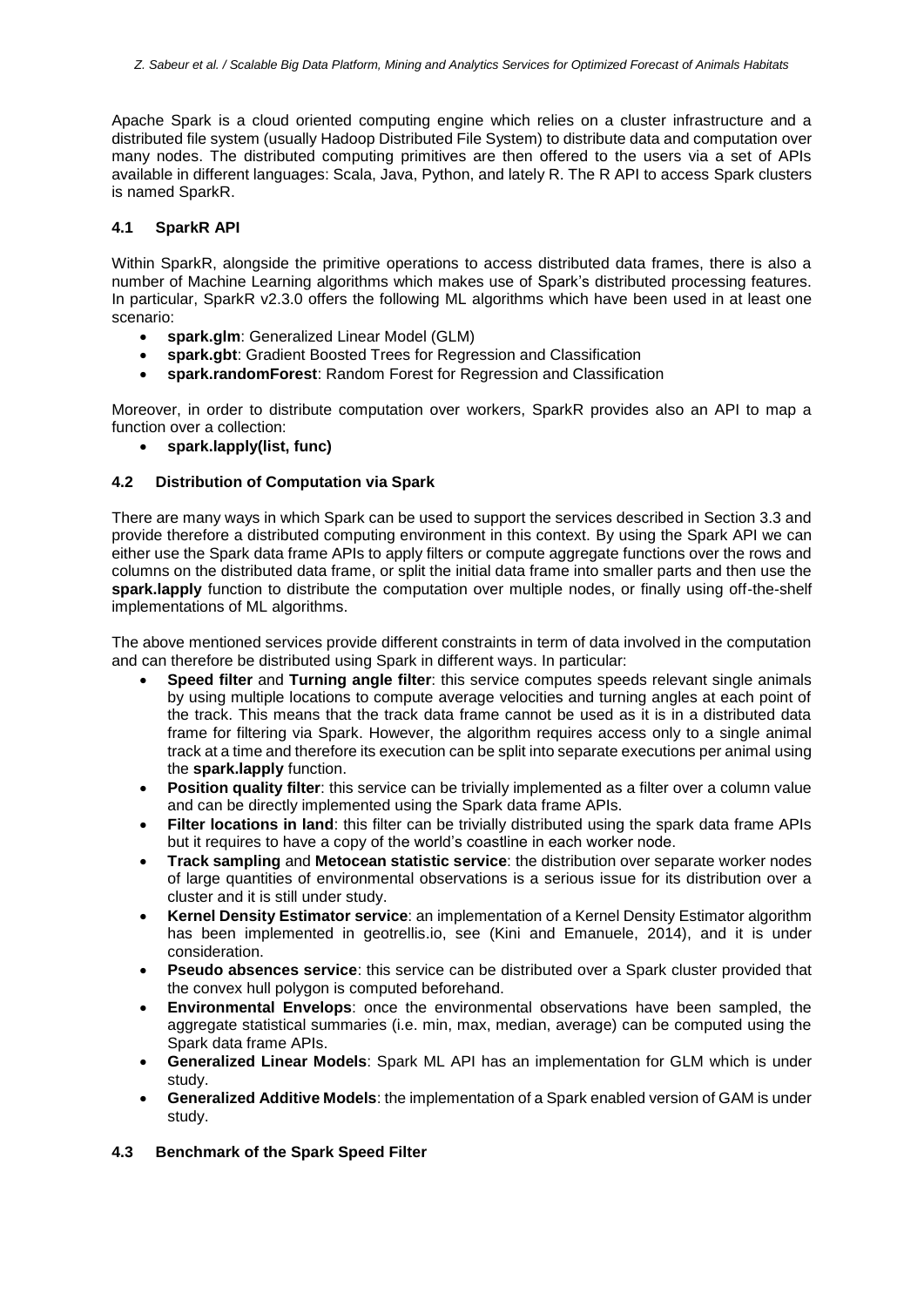For testing the performances of Spark-enabled service implementations in supporting the habitat modelling workflows, we implemented a spark version of the speed filter, by splitting the track dataset into sub-data frames; one per each animal; and then running the classic speed filter implementation on the sub-data frame on the worker node.

The benchmark run used Spark worker nodes deployed as pods in the Kubernetes cluster, with no machines dedicated to Spark. The 2 Kubernetes nodes were the Spark pods are run are 4 CPU machines with 8 GB memory. As the machines are multicore, the tasks are still run concurrently as different pods running on the same machine allow using simultaneously all the CPU.

To test the running time of the service, an initial track file with observed locations was processed to generate further synthetic data files with an increasing number of locations. The running times of the service can be seen in **[Figure 5](#page-8-0)**. The classic implementation has better running times than the Sparkenabled service, until the number of locations exhausts the memory capacities of the single Docker container in which the service runs, whereas the Spark-enabled service can process five times more locations without exhausting the cluster's resources showing better robustness than the classic implementation.



<span id="page-8-0"></span>**Figure 5.** Running time of spark enabled speed filter compared to non-spark implementation.

#### **5 CONCLUSIONS**

We have successfully set up an early experiment for testing the scalability of our EO4wildlife big data analytics and mining services. Nevertheless, we have yet to increase the number of processing resources to study how well our implementation scale with larger services loads and clusters in place. This is subject of our ongoing experiments currently for testing the full scalability of our big data services usage by an ever increasing user community communities in need to perform various scenarios of species habitats forecasting under a changing global climate.

#### **ACKNOWLEDGMENTS**

This work is partly funded by the European Commission under H2020 Grant Agreement number: 687275. Also, the Authors would specifically like to thank the European Commission for providing access to COPERNICUS data, under the EO4life project, without which this study could not have been conducted.

#### **REFERENCES**

Argos User's Manual [WWW Document], 2016. URL http://www.argos-system.org/manual/ (accessed 11.4.16).

- Arrizabalaga, H., Dufour, F., Kell, L., Merino, G., Ibaibarriaga, L., Chust, G., Irigoien, X., Santiago, J., Murua, H., Fraile, I., others, 2015. Global habitat preferences of commercially valuable tuna. Deep Sea Research Part II: Topical Studies in Oceanography 113, 102–112.
- Bernstein, D., 2014. Containers and cloud: From lxc to docker to kubernetes. IEEE Cloud Computing 1, 81–84.
- Chambault, P., De Thoisy, B., Heerah, K., Conchon, A., Barrioz, S., Dos Reis, V., Berzins, R., Kelle, L., Picard, B., Roquet, F., others, 2016. The influence of oceanographic features on the foraging